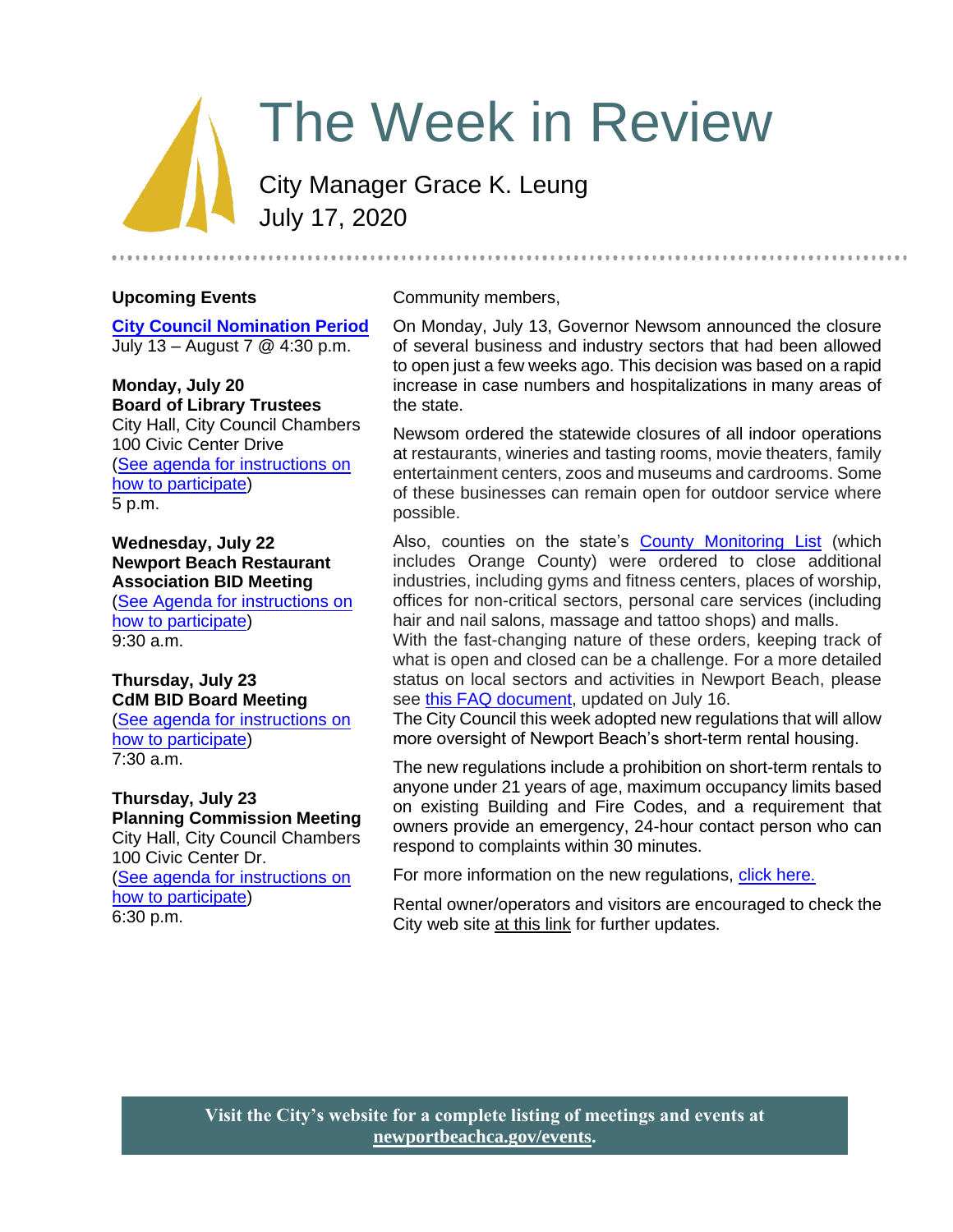# **COVID-19 Cases in Newport Beach**

The number of COVID-19 cases in Newport Beach as of July 16 was 668 and the total cases in Orange County was 27,904. The

number of recovered COVID-19 patients countywide as of July 16 was 12,264.

Statewide there has been a steady increase in the number of new cases, hospitalizations and ICU hospitalizations. While the State and County are now better prepared to handle the increase – and currently have adequate hospital capacity, ventilators and PPE available – the upward trend is concerning. The Governor and health officials continue to strongly emphasize the necessity of proper social distancing, the wearing of masks when in public and the importance of regular handwashing.

#### **COVID-19 News and Resources**

The County of Orange continues to add new COVID-19 data and information to its website at [https://occovid19.ochealthinfo.com/coronavirus-in-oc.](https://occovid19.ochealthinfo.com/coronavirus-in-oc)

The County of Orange Healthcare Agency's COVID-19 Hotline can be reached at (714) 834-2000, or by email at, [ETeam@ochca.com.](mailto:ETeam@ochca.com) County staff monitors the hotline and email box and answer questions about industry reopening and activity resumption, current guidance and more.

The County also maintains a growing list of FDA-approved testing sites for County residents who are showing symptoms of COVID-19. If you are showing symptoms, please contact your healthcare provider for testing information first. If you do not have a healthcare provider, visit <https://occovid19.ochealthinfo.com/covid-19-testing-and-screening>

for testing information. The SOS Health Center in Newport Beach is an approved community testing site. Call (949) 270-2100 for an appointment.

Please visit [newportbeachca.gov/covid19](https://www.newportbeachca.gov/how-do-i/find/disaster-preparedness-information/disease-outbreak/-fsiteid-1) for the latest City news and useful web resources, including information about the federal, state, and county resources available to help [small](https://www.newportbeachca.gov/government/departments/city-manager/economic-development/small-business-support) [businesses](https://www.newportbeachca.gov/government/departments/city-manager/economic-development/small-business-support) and [workers](https://www.newportbeachca.gov/government/departments/city-manager/economic-development/support-for-employees) that have been financially impacted. We also have a [page of free](https://www.newportbeachca.gov/government/departments/city-manager/economic-development/small-business-support/business-employee-resources)  [resources](https://www.newportbeachca.gov/government/departments/city-manager/economic-development/small-business-support/business-employee-resources) available through the Newport Beach Public Library and local organizations like SCORE, including online learning and business databases. You can also follow the City on [Facebook,](https://www.facebook.com/pg/CityofNewportBeach) [Twitter](https://twitter.com/newportbeachgov) and [Instagram,](https://www.instagram.com/cityofnewportbeach/) and look for alerts from our City staff on [Nextdoor.](https://nextdoor.com/agency/city-of-newport-beach/?i=ltdytbjdbdkntfqttgcm)

#### **Housing Element Update Advisory Committee (HEUAC) Meeting Recap**

On Wednesday, July 15, 2020, the City's Housing Element Update Advisory Committee (HEAUC) held its second meeting in the City Council Chambers.

The HEUAC began the meeting by receiving an overview of the schedule moving forward towards compliance with the October 2021 Housing Element adoption deadline mandated by the State. Acknowledging a big part of the effort is public outreach, the HEAUC then discussed the previous Listen & Learn program guided by the now dissolved General Plan Update Steering Committee and touched on what kind of outreach would be effective.

The HEUAC then heard detailed information about the California Department of Housing and Community Development's Sites Inventory Guidebook and discussed the current housing opportunity sites inventory before discussing the project description, as it relates to preparing an Environmental Impact Report under the California Environmental Quality Act.

The HEUAC finished the meeting with member introductions, receiving progress reports from the Site Selection Subcommittee and the Affordable Housing Subcommittee, and then appointing a second Site Selection Subcommittee and an Outreach Subcommittee. Each of the subcommittees will provide progress reports at every meeting moving forward.